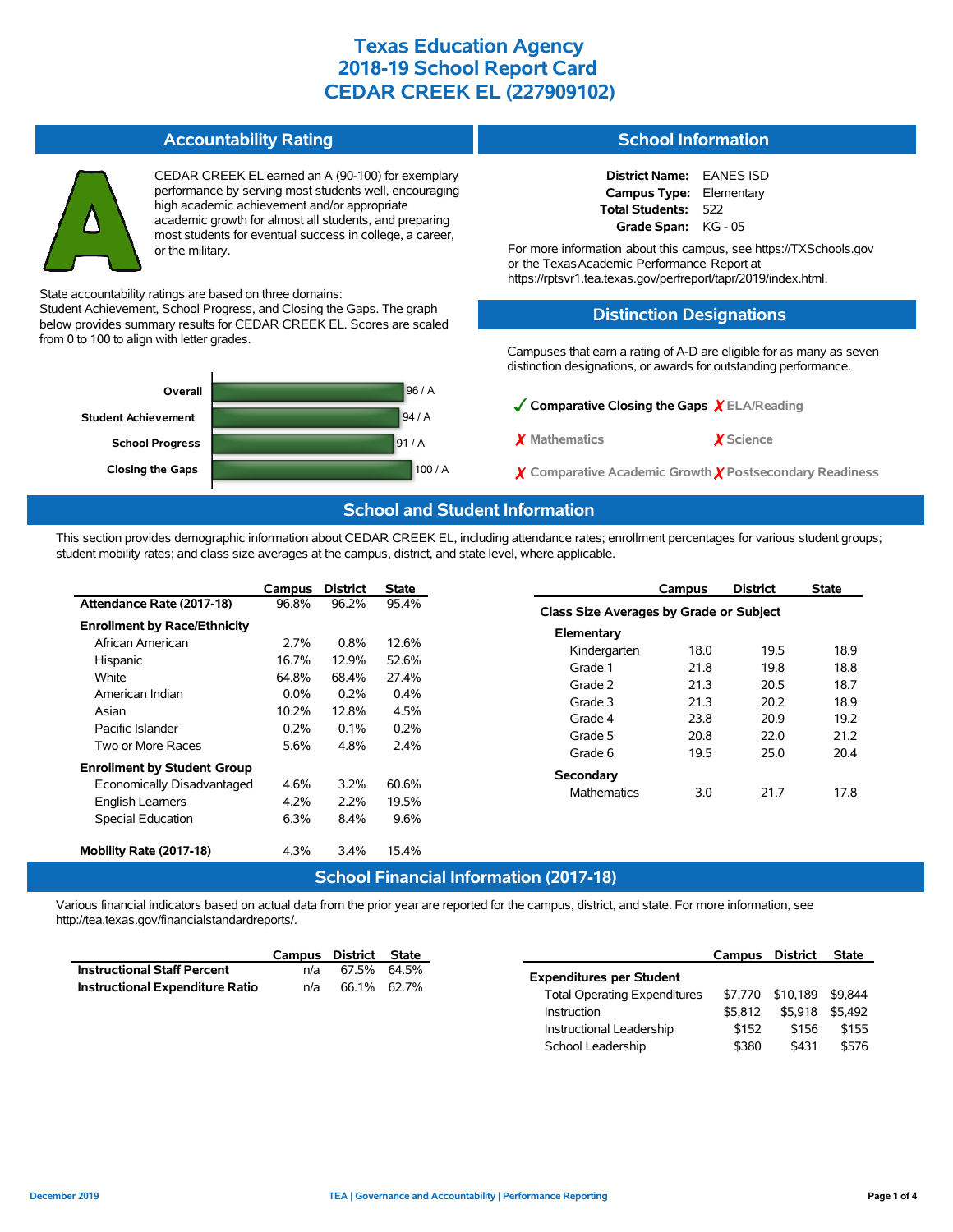### **STAAR Outcomes**

This section provides STAAR performance and Academic Growth outcomes. Academic Growth measures whether students are maintaining performance or improving from year to year.

|                                                                                |      |       |     |         | African                           |        |       | American                 |                | <b>Pacific</b>           | <b>More</b>    | Econ          |
|--------------------------------------------------------------------------------|------|-------|-----|---------|-----------------------------------|--------|-------|--------------------------|----------------|--------------------------|----------------|---------------|
|                                                                                |      | State |     |         | District Campus American Hispanic |        | White | Indian                   | Asian          | <b>Islander</b>          | Races          | <b>Disadv</b> |
| STAAR Performance Rates at Approaches Grade Level or Above (All Grades Tested) |      |       |     |         |                                   |        |       |                          |                |                          |                |               |
| All Subjects                                                                   | 2019 | 78%   | 96% | 95%     | 93%                               | 92%    | 97%   | $\overline{\phantom{a}}$ | 92%            | $\overline{a}$           | 95%            | 87%           |
|                                                                                | 2018 | 77%   | 96% | 94%     | 93%                               | 86%    | 96%   | $\overline{\phantom{a}}$ | 95%            | $\overline{a}$           | 98%            | 78%           |
| ELA/Reading                                                                    | 2019 | 75%   | 96% | 96%     | 100%                              | 94%    | 97%   | $\overline{\phantom{a}}$ | 91%            | $\overline{\phantom{a}}$ | 93%            | 92%           |
|                                                                                | 2018 | 74%   | 96% | 95%     | 100%                              | 83%    | 97%   | $\overline{\phantom{a}}$ | 96%            | $\overline{\phantom{a}}$ | 100%           | 71%           |
| Mathematics                                                                    | 2019 | 82%   | 96% | 96%     | 83%                               | 96%    | 97%   | $\overline{\phantom{a}}$ | 96%            | $\overline{a}$           | 93%            | 92%           |
|                                                                                | 2018 | 81%   | 97% | 96%     | 100%                              | 93%    | 96%   | $\overline{\phantom{a}}$ | 96%            | $\overline{a}$           | 100%           | 100%          |
| Writing                                                                        | 2019 | 68%   | 93% | 95%     | $\ast$                            | 92%    | 96%   | $\overline{a}$           | 86%            | $\overline{a}$           | 100%           |               |
|                                                                                | 2018 | 66%   | 95% | $\star$ | $\overline{a}$                    | $\ast$ |       | $\overline{a}$           |                | $\overline{a}$           |                |               |
| Science                                                                        | 2019 | 81%   | 95% | 93%     | $\ast$                            | 79%    | 97%   |                          | 89%            | $\overline{\phantom{a}}$ | 100%           | $\ast$        |
|                                                                                | 2018 | 80%   | 95% | 88%     | $\ast$                            | 73%    | 91%   |                          | 90%            | $\overline{a}$           | 90%            | $\ast$        |
| STAAR Performance Rates at Meets Grade Level or Above (All Grades Tested)      |      |       |     |         |                                   |        |       |                          |                |                          |                |               |
| All Subjects                                                                   | 2019 | 50%   | 82% | 79%     | 60%                               | 67%    | 81%   | $\overline{a}$           | 89%            | Ĭ.                       | 88%            | 65%           |
|                                                                                | 2018 | 48%   | 82% | 75%     | 60%                               | 63%    | 76%   | $\overline{\phantom{0}}$ | 83%            | $\blacksquare$           | 83%            | 33%           |
| ELA/Reading                                                                    | 2019 | 48%   | 83% | 80%     | 67%                               | 66%    | 83%   | $\overline{\phantom{a}}$ | 87%            | $\overline{a}$           | 87%            | 50%           |
|                                                                                | 2018 | 46%   | 82% | 79%     | 67%                               | 67%    | 80%   | $\overline{a}$           | 88%            | Ĭ.                       | 84%            | 43%           |
| Mathematics                                                                    | 2019 | 52%   | 81% | 83%     | 67%                               | 76%    | 84%   | $\overline{a}$           | 96%            | $\overline{a}$           | 80%            | 92%           |
|                                                                                | 2018 | 50%   | 81% | 79%     | 67%                               | 67%    | 80%   | $\overline{\phantom{a}}$ | 88%            | $\overline{\phantom{a}}$ | 89%            | 43%           |
| Writing                                                                        | 2019 | 38%   | 73% | 63%     | $\ast$                            | 38%    | 66%   | $\overline{a}$           | 71%            | ÷.                       | 100%           | $\ast$        |
|                                                                                | 2018 | 41%   | 81% | $\star$ |                                   | $\ast$ |       | $\overline{\phantom{a}}$ | $\overline{a}$ | $\overline{a}$           | $\overline{a}$ |               |
| Science                                                                        | 2019 | 54%   | 81% | 81%     | $\ast$                            | 68%    | 82%   | $\overline{\phantom{a}}$ | 89%            | $\overline{a}$           | 100%           | $\ast$        |
|                                                                                | 2018 | 51%   | 81% | 52%     | $\ast$                            | 40%    | 52%   |                          | 60%            |                          | 70%            | $\ast$        |
| STAAR Performance Rates at Masters Grade Level (All Grades Tested)             |      |       |     |         |                                   |        |       |                          |                |                          |                |               |
| All Subjects                                                                   | 2019 | 24%   | 54% | 52%     | 40%                               | 39%    | 53%   |                          | 65%            | $\overline{\phantom{a}}$ | 65%            | 19%           |
|                                                                                | 2018 | 22%   | 53% | 49%     | 20%                               | 42%    | 49%   | $\overline{a}$           | 62%            | $\overline{a}$           | 60%            | 11%           |
| ELA/Reading                                                                    | 2019 | 21%   | 52% | 55%     | 50%                               | 42%    | 56%   | $\overline{\phantom{a}}$ | 70%            | $\blacksquare$           | 73%            | 25%           |
|                                                                                | 2018 | 19%   | 49% | 54%     | 0%                                | 52%    | 54%   | $\overline{a}$           | 64%            | $\overline{\phantom{a}}$ | 68%            | 14%           |
| Mathematics                                                                    | 2019 | 26%   | 54% | 61%     | 50%                               | 48%    | 63%   | $\overline{\phantom{a}}$ | 70%            | $\blacksquare$           | 67%            | 25%           |
|                                                                                | 2018 | 24%   | 53% | 53%     | 33%                               | 45%    | 52%   | $\overline{a}$           | 64%            | $\overline{\phantom{a}}$ | 68%            | 14%           |
| Writing                                                                        | 2019 | 14%   | 44% | 26%     | $\ast$                            | 15%    | 24%   | $\overline{a}$           | 43%            | $\overline{\phantom{a}}$ | 60%            | $\ast$        |
|                                                                                | 2018 | 13%   | 49% | $\star$ | L.                                | $\ast$ | J.    |                          | $\overline{a}$ | L,                       | $\overline{a}$ |               |
| Science                                                                        | 2019 | 25%   | 54% | 44%     | $\ast$                            | 26%    | 48%   | $\overline{a}$           | 56%            | $\overline{\phantom{a}}$ | 40%            | *             |
|                                                                                | 2018 | 23%   | 53% | 26%     | $\ast$                            | 7%     | 26%   | $\overline{a}$           | 50%            | $\overline{\phantom{a}}$ | 30%            | *             |
| <b>Academic Growth Score (All Grades Tested)</b>                               |      |       |     |         |                                   |        |       |                          |                |                          |                |               |
| <b>Both Subjects</b>                                                           | 2019 | 69    | 79  | 84      | 58                                | 79     | 85    |                          | 87             | L,                       | 86             | 71            |
|                                                                                | 2018 | 69    | 77  | 81      | 92                                | 84     | 78    |                          | 81             |                          | 95             | 56            |
| ELA/Reading                                                                    | 2019 | 68    | 78  | 80      | $\ast$                            | 73     | 82    | $\overline{a}$           | 80             | $\overline{\phantom{a}}$ | 89             | 75            |
|                                                                                | 2018 | 69    | 75  | 77      | $\ast$                            | 84     | 74    | $\overline{\phantom{a}}$ | 71             | $\overline{\phantom{a}}$ | 96             | $\ast$        |
| Mathematics                                                                    | 2019 | 70    | 81  | 87      | $\ast$                            | 85     | 88    |                          | 93             | ÷,                       | 83             | 67            |
|                                                                                | 2018 | 70    | 80  | 85      | $\ast$                            | 84     | 83    |                          | 91             | $\overline{a}$           | 93             | $\ast$        |

? Indicates that the data for this item were statistically improbable or were reported outside a reasonable range.<br>- Indicates zero observations reported for this group.<br>\* Indicates results are masked due to small numbers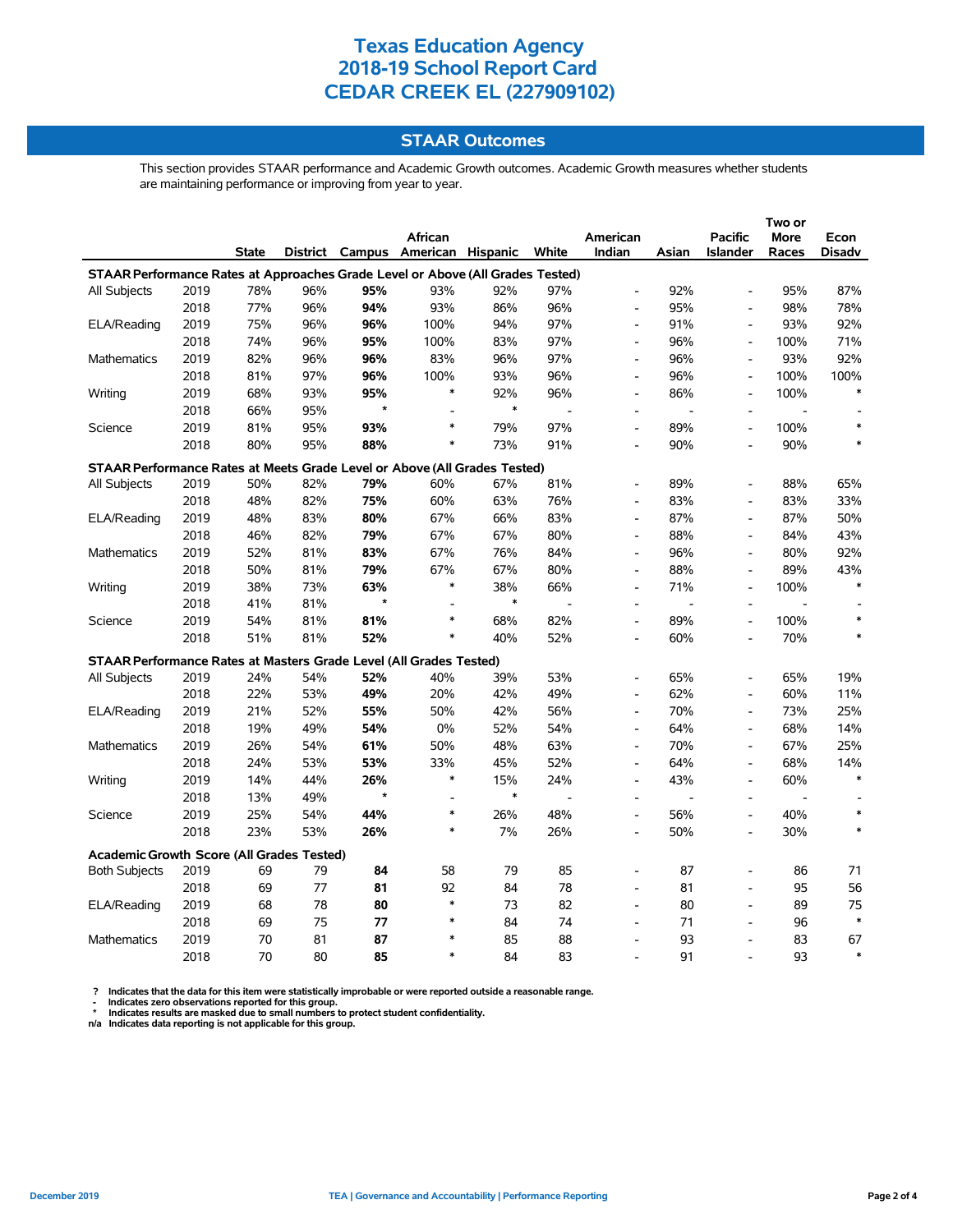### **Prior-Year Non-Proficient and Student Success Initiative STAAR Outcomes**

Progress of Prior-Year Non-Proficient Students shows STAAR performance rates for students who did not perform satisfactorily in 2017-18 but did in 2018-19. Student Success Initiative shows rates related to the requirement for students to demonstrate proficiency on the reading and mathematics STAAR in grades 5 and 8.

|                                                                       |              |          |         |                                                                       |                 |        |          | Two or  |                 |             |               |  |  |
|-----------------------------------------------------------------------|--------------|----------|---------|-----------------------------------------------------------------------|-----------------|--------|----------|---------|-----------------|-------------|---------------|--|--|
|                                                                       |              |          |         | <b>African</b>                                                        |                 |        | American |         | <b>Pacific</b>  | <b>More</b> | Econ          |  |  |
|                                                                       | <b>State</b> | District | Campus  | American                                                              | <b>Hispanic</b> | White  | Indian   | Asian   | <b>Islander</b> | Races       | <b>Disadv</b> |  |  |
| Progress of Prior-Year Non-Proficient Students                        |              |          |         |                                                                       |                 |        |          |         |                 |             |               |  |  |
| Sum of Grades 4-8                                                     |              |          |         |                                                                       |                 |        |          |         |                 |             |               |  |  |
| Reading                                                               |              |          |         |                                                                       |                 |        |          |         |                 |             |               |  |  |
| 2019                                                                  | 41%          | 56%      | 75%     |                                                                       | 83%             |        |          |         |                 |             | 80%           |  |  |
| 2018                                                                  | 38%          | 62%      | $\star$ |                                                                       | $\ast$          |        |          |         |                 |             |               |  |  |
| <b>Mathematics</b>                                                    |              |          |         |                                                                       |                 |        |          |         |                 |             |               |  |  |
| 2019                                                                  | 45%          | 42%      | 75%     |                                                                       | ∗               | 100%   |          | $\ast$  |                 |             |               |  |  |
| 2018                                                                  | 47%          | 50%      | 55%     |                                                                       | $\star$         | $\ast$ |          | $\star$ |                 |             |               |  |  |
| <b>Students Success Initiative</b>                                    |              |          |         |                                                                       |                 |        |          |         |                 |             |               |  |  |
| <b>Grade 5 Reading</b>                                                |              |          |         |                                                                       |                 |        |          |         |                 |             |               |  |  |
|                                                                       |              |          |         | Students Meeting Approaches Grade Level on First STAAR Administration |                 |        |          |         |                 |             |               |  |  |
| 2019                                                                  | 78%          | 96%      | 96%     | *                                                                     | 84%             | 100%   |          | 89%     |                 | 100%        | 88%           |  |  |
| Students Requiring Accelerated Instruction                            |              |          |         |                                                                       |                 |        |          |         |                 |             |               |  |  |
| 2019                                                                  | 22%          | 4%       | 4%      | *                                                                     | 16%             | 0%     |          | 11%     |                 | 0%          | 13%           |  |  |
| <b>STAAR Cumulative Met Standard</b>                                  |              |          |         |                                                                       |                 |        |          |         |                 |             |               |  |  |
| 2019                                                                  | 86%          | 97%      | 98%     |                                                                       | 95%             | 100%   |          | 89%     |                 | 100%        | 88%           |  |  |
| <b>Grade 5 Mathematics</b>                                            |              |          |         |                                                                       |                 |        |          |         |                 |             |               |  |  |
|                                                                       |              |          |         | Students Meeting Approaches Grade Level on First STAAR Administration |                 |        |          |         |                 |             |               |  |  |
| 2019                                                                  | 83%          | 96%      | 97%     | *                                                                     | 88%             | 100%   |          | 86%     |                 | 100%        | 75%           |  |  |
| <b>Students Requiring Accelerated Instruction</b>                     |              |          |         |                                                                       |                 |        |          |         |                 |             |               |  |  |
| 2019                                                                  | 17%          | 4%       | 3%      | *                                                                     | 13%             | 0%     |          | 14%     |                 | 0%          | 25%           |  |  |
| <b>STAAR Cumulative Met Standard</b>                                  |              |          |         |                                                                       |                 |        |          |         |                 |             |               |  |  |
| 2019                                                                  | 90%          | 97%      | 98%     | *                                                                     | 94%             | 100%   |          | 86%     |                 | 100%        | 88%           |  |  |
| <b>Grade 8 Mathematics</b>                                            |              |          |         |                                                                       |                 |        |          |         |                 |             |               |  |  |
| Students Meeting Approaches Grade Level on First STAAR Administration |              |          |         |                                                                       |                 |        |          |         |                 |             |               |  |  |
| 2019                                                                  | 82%          | 96%      | $\star$ |                                                                       |                 |        |          | $\ast$  |                 |             |               |  |  |
| <b>Students Requiring Accelerated Instruction</b>                     |              |          |         |                                                                       |                 |        |          |         |                 |             |               |  |  |
| 2019                                                                  | 18%          | 4%       |         |                                                                       |                 |        |          | $\ast$  |                 |             |               |  |  |
| <b>STAAR Cumulative Met Standard</b>                                  |              |          |         |                                                                       |                 |        |          |         |                 |             |               |  |  |
| 2019                                                                  | 88%          | 97%      | $\star$ |                                                                       |                 |        |          | $\ast$  |                 |             |               |  |  |

? Indicates that the data for this item were statistically improbable or were reported outside a reasonable range.<br>- Indicates zero observations reported for this group.<br>\* Indicates results are masked due to small numbers